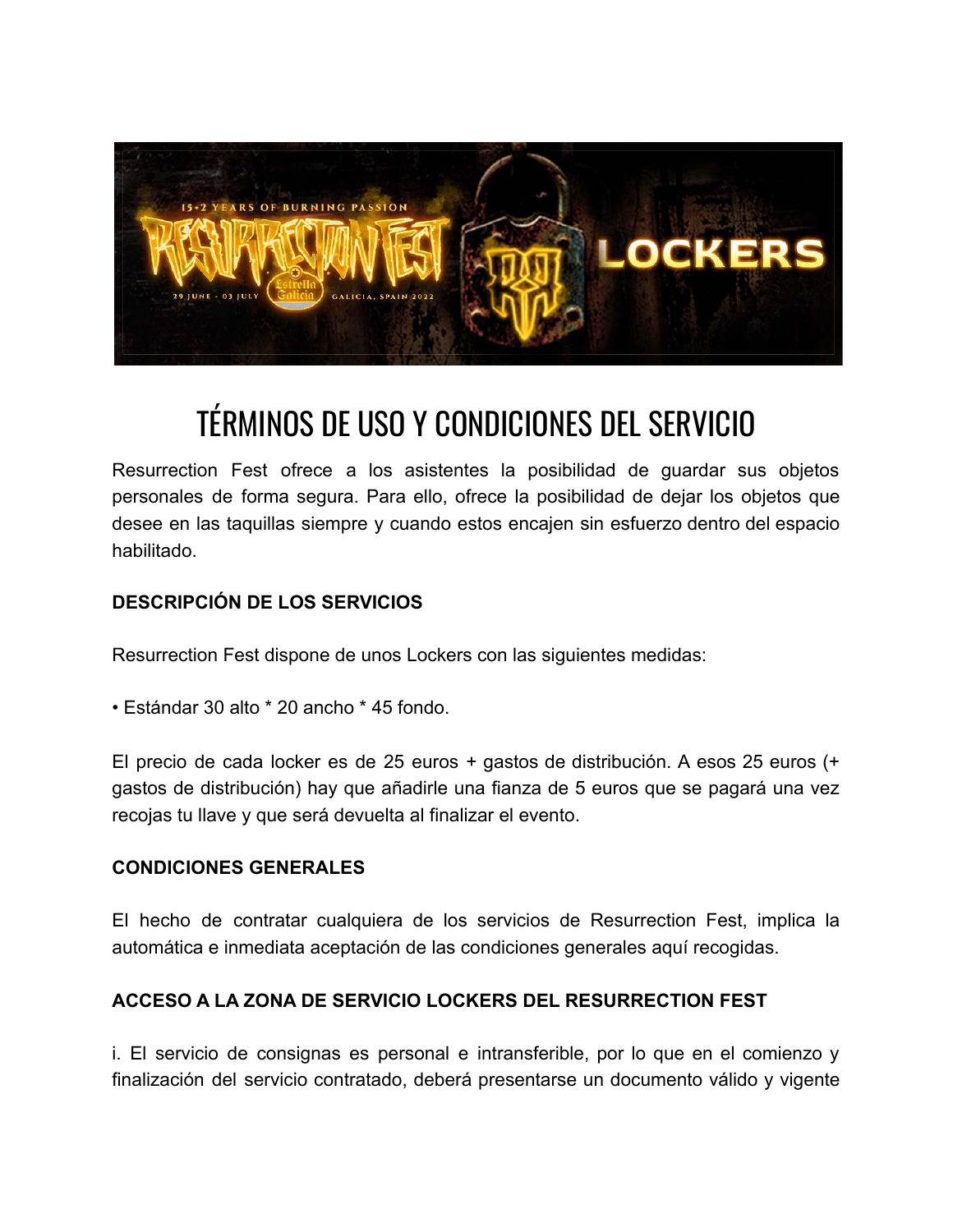de identidad, que identifique al usuario. El personal de Resurrection Fest se reserva el derecho de pedir al usuario que se identifique para poder entregar la consigna correspondiente.

ii. La contratación del servicio de consignas del Resurrection Fest no incluye la entrada, ni acceso de ninguna clase, al evento en el que presta sus servicios. Debes comprar tu entrada del evento, de forma independiente al servicio de Lockers. Consulta la web de la organización del evento.

### **SEGURIDAD**

iii. Los lockers están custodiados durante el evento por nuestro personal, nadie puede acceder a ellas salvo el personal y el propietario de la consigna.

iv. Queda prohibido el uso de lockers del Resurrection Fest para aquellos materiales considerados peligrosos, o sustancias nocivas/ilegales que estén prohibidas por la organización del evento o sean ilegales, según la legislación vigente del país en el que se realice el servicio. Incluyendo entre estos: armas de fuego, munición, objetos inflamables o explosivos, materiales insalubres (cualquier tipo de droga), químicos nocivos para las personas o el medioambiente, materia orgánica, animales o cualquier elemento o sustancia que pudiera suponer cualquier riesgo o daño, tanto al mobiliario, como a las personas. Tampoco están permitidos los líquidos en cualquier envase.

v. Por razones de seguridad, cualquier miembro del servicio de lockers, del evento y/o agentes de las fuerzas del orden público, podrán realizar la apertura de los lockers, mientras estén en uso, sin previo aviso al usuario. El material custodiado, podrá ser objeto de un examen visual o manual, siempre y cuando se le haya indicado, verbalmente o por escrito, por parte de algún miembro de la autoridad competente, sin que esto suponga responsabilidad alguna para Resurrection Fest y/o de sus respectivos personales acreditados, frente al usuario.

### **CONTENIDO EN GUARDA**

vi. Resurrection Fest no se hace responsable de la degradación de los enseres guardados por razones de vandalismo, inclemencias atmosféricas, pillaje o cualquier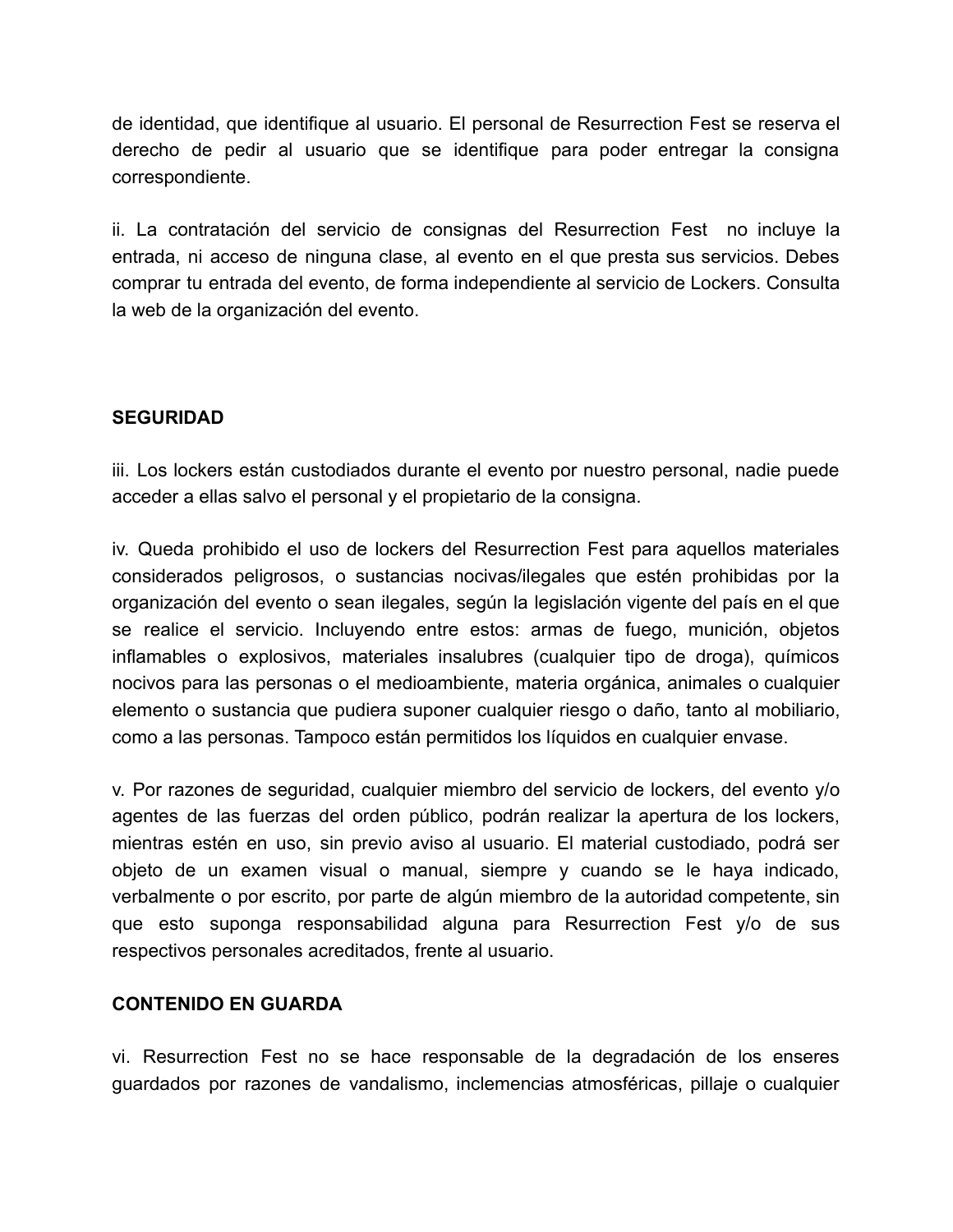otra causa análoga no imputable directamente al personal del Resurrection Fest que se encuentre trabajando en el evento.

### **POLÍTICA DE CAMBIOS Y DEVOLUCIONES**

vii. Una vez efectuado el pago por cualquier servicio ofertado por Resurrection Fest, NO SE ADMITIRÁN CAMBIOS NI DEVOLUCIONES, aunque el usuario utilice el servicio menos tiempo del contratado inicialmente.

viii. Igualmente, no habrá devoluciones para aquellos usuarios que hayan comprado su servicio sin tener acceso a las zonas en las que las consignas del Resurrection Fest preste su servicio.

ix. En caso de cancelación parcial o total del evento, en el que Resurrection Fest preste su servicio, no se procederá a la devolución de ninguna cantidad de dinero por el pago del Servicio.

### **CONDICIONES PARTICULARES DE SERVICIO DE LOCKERS**

El usuario entiende que, a la aceptación de estas condiciones particulares, ha leído e igualmente entiende y acepta las Condiciones Generales de los Servicios de Resurrection Fest, ya que son parte indivisible de estas.

### **SISTEMA DE RESERVA**

i. Resurrection Fest ofrece la posibilidad de reserva anticipada online de sus Lockers.

ii. En la reserva anticipada, al efectuarse el pago mediante tarjeta bancaria, el sistema emitirá un documento en formato "PDF" que deberá ser descargado por el usuario y presentado en el área Lockers para comenzar a disfrutar de los servicios.

### **CONTENIDO DE GUARDA EN CONSIGNAS**

iii. El usuario entiende y acepta que está alquilando sólo un contenedor cerrado custodiado por personal de Resurrection Fest.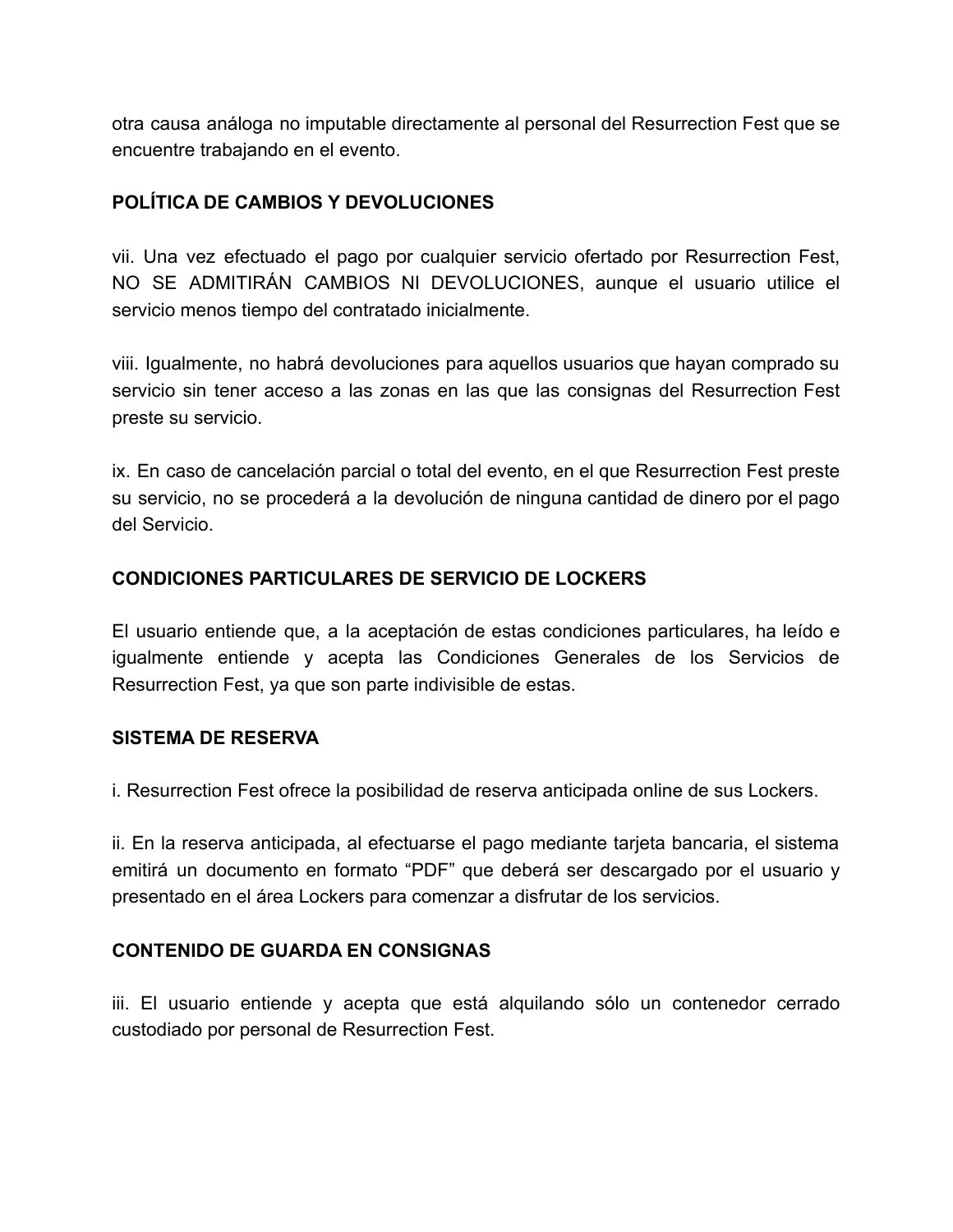iv. Resurrection Fest NO tendrá la obligación de compensar económicamente por la pérdida o robo de los objetos depositados en los Lockers.

## **INFORMACIÓN**

Para cualquier cuestión no dudes en mándanos un email a: [lockers@resurrectionfest.es.](mailto:lockers@resurrectionfest.es)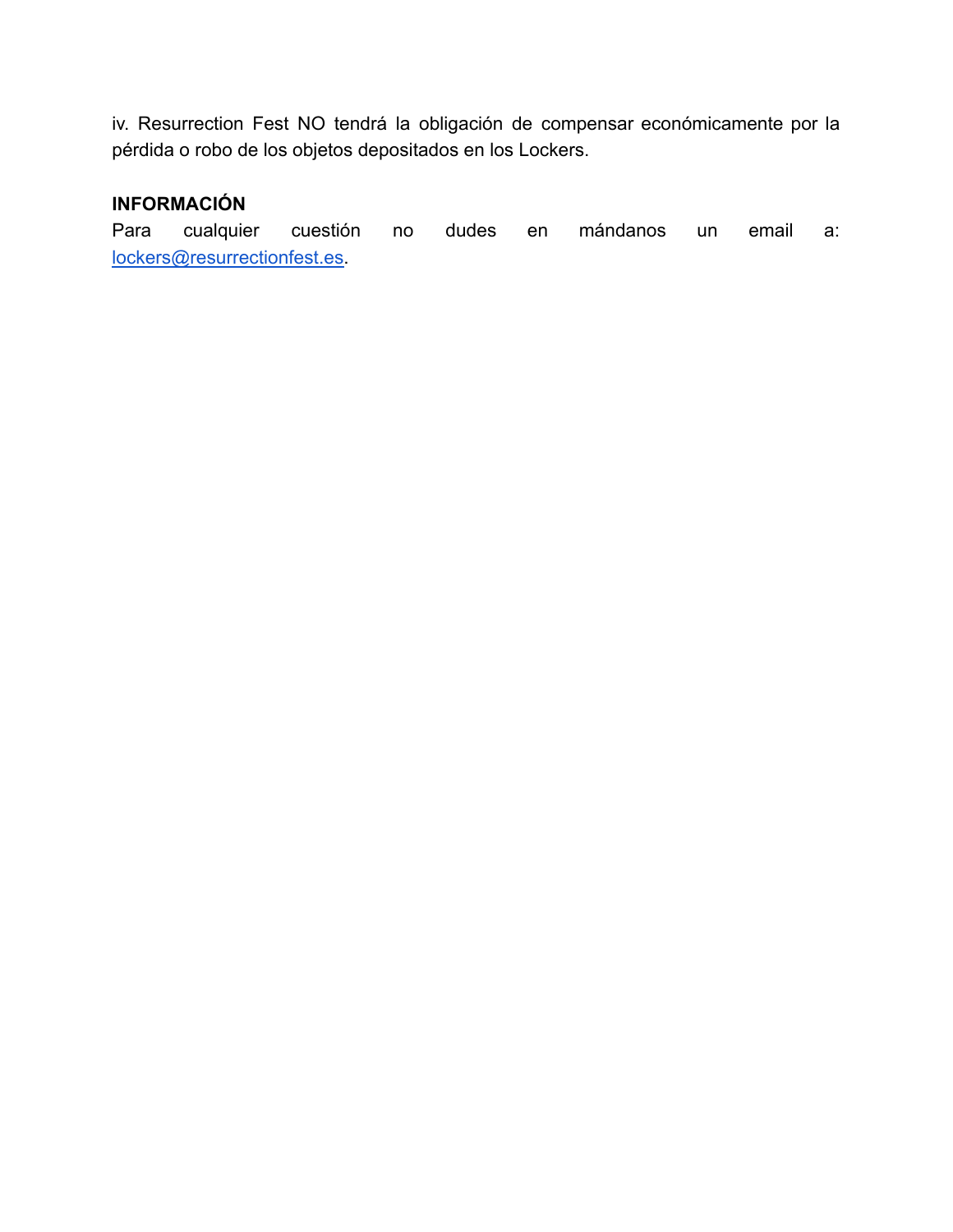## GENERAL TERMS AND CONDITIONS OF THE SERVICE

Resurrection Fest provides its public with the possibility of storing all their valuable items in a safe place. For that, users may leave their belongings in these lockers, as long as they fit in the provided space without forcing it.

### **DESCRIPTION OF SERVICES**

Resurrection Fest offers lockers with the following sizes :

 $\cdot$  20 (w)  $*$  45 (d)  $*$  30 (h).

The price of each locker is 20 euros + fees. In addition to that, a 5 euros deposit must be added once you pick up your key and it will be refunded when the event is over.

By hiring a service from Resurrection Fest, you are automatically and immediately accepting the following general terms and conditions here stated.

### **ACCESS TO THE AREA OF SERVICE OF RESURRECTION FEST'S LOCKERS**

i. The lockers service is personal and not transferable, thus at the start and end of the hired service, a valid and in force identity document must be shown by the user. The Resurrection Fest staff reserves the right to ask the user to identify himself/herself in order to give access to the corresponding locker.

ii. The booking of the lockers service of Resurrection Fest does not include a ticket nor any access to the event where the service is offered. You must buy your ticket for the event, independently from the lockers service. Check the website of the event to know about it.

### **SECURITY**

iii. Our lockers are guarded by our staff during the event, nobody can access them but our staff and the owner of the locker.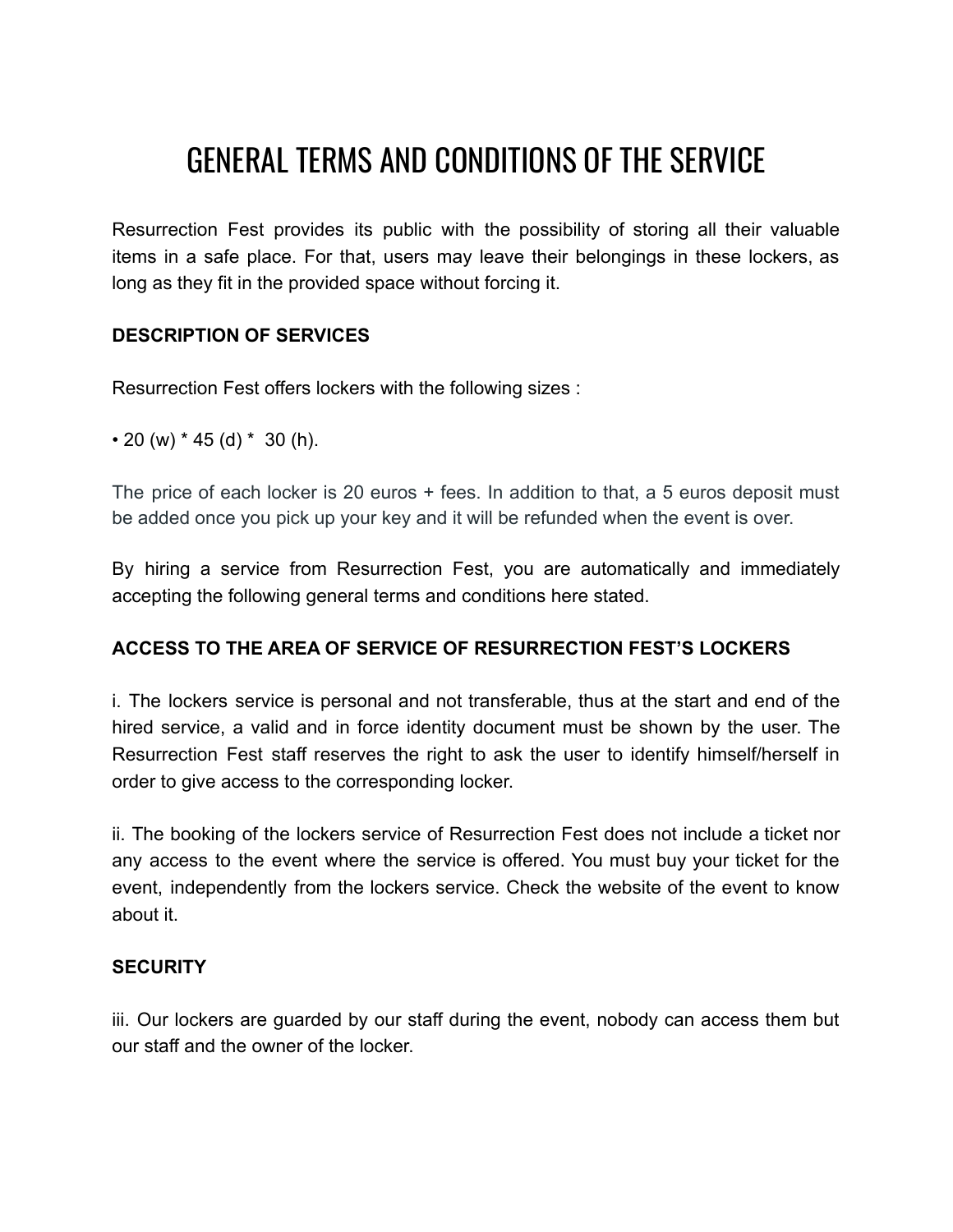iv. It is forbidden to use the lockers of Resurrection Fest to store hazardous material, or noxious or illegal substances, according to the current law of the country where the service is being offered. This includes: guns, ammunition, flammable or explosive material, unhealthy material (any kind of drug), dangerous chemicals to people or environment, organic material, animals or any element or substance that could imply any hazard or harm to the equipment or people involved. Liquids in any form are not allowed either.

v. For security reasons, any member of the staff of the lockers service, event or agents of law enforcement, will be able to open the lockers, while on use, without previous notice to the user. The guarded material can be subject of visual or manual inspection, as long as the user has been warned, verbally or written, by any member of the competent authority, without any responsibility for Resurrection Fest and/or their accredited staff.

### **GUARDED CONTENT**

vi. Resurrection Fest is not responsible for the deterioration of the guarded goods for vandalism, heavy weather conditions, plundering or any other similar cause not directly chargeable to the Resurrection Fest staff working at the event.

### **CHANGES AND REFUNDS POLICY**

vii. Once the payment has been done for any service offered by Resurrection Fest, NO CHANGES NOR REFUNDS WILL BE ALLOWED, even though the user had utilized the service for less time than the one initially hired.

vii. Likewise, there will be no refunds for those users that have bought the service without having access to the areas where the Resurrection Fest lockers are providing their service.

ix. In case of the partial or total cancellation of the event, where Resurrection Fest is providing this service, there will no refund of any amount for the payment of this service.